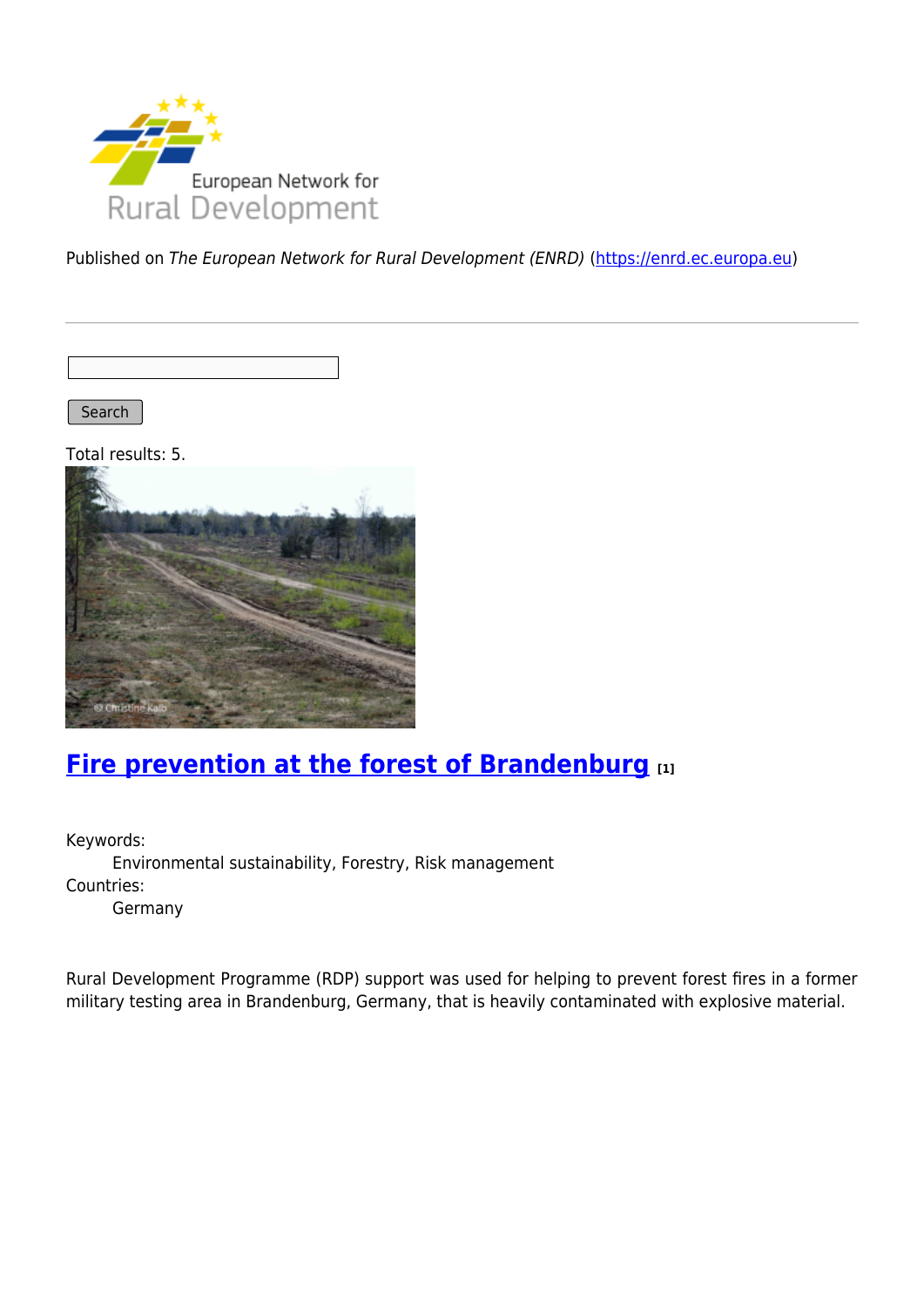

# **[PRATI\\_CO Parmigiano Reggiano: Agrotecnica organic carbon](https://enrd.ec.europa.eu/projects-practice/pratico-parmigiano-reggiano-agrotecnica-organic-carbon-footprint_en) [footprint](https://enrd.ec.europa.eu/projects-practice/pratico-parmigiano-reggiano-agrotecnica-organic-carbon-footprint_en) [2]**

Keywords:

Agriculture, Animal husbandry, Climate, Cooperation, Innovation, Product quality Countries:

Italy

PRATI-CO is an EIP-AGRI Operational Group project dedicated to the study of good agricultural practices recommended for the preservation and maintenance of organic matter in the area which is famous for the production of Parmigiano-Reggiano cheese.



# **[ECOPIONET: Innovation and Bioeconomy in the Rural](https://enrd.ec.europa.eu/projects-practice/ecopionet-innovation-and-bioeconomy-rural-environment_en) [Environment](https://enrd.ec.europa.eu/projects-practice/ecopionet-innovation-and-bioeconomy-rural-environment_en) [3]**

Keywords:

Agriculture, Climate change adaptation, Cooperation, Information & promotion activities, Innovation, Risk management, Rural Inspiration Awards: nominees Countries: **Spain** 

Knowledge exchange network established to foster multi-actor collaboration and sharing around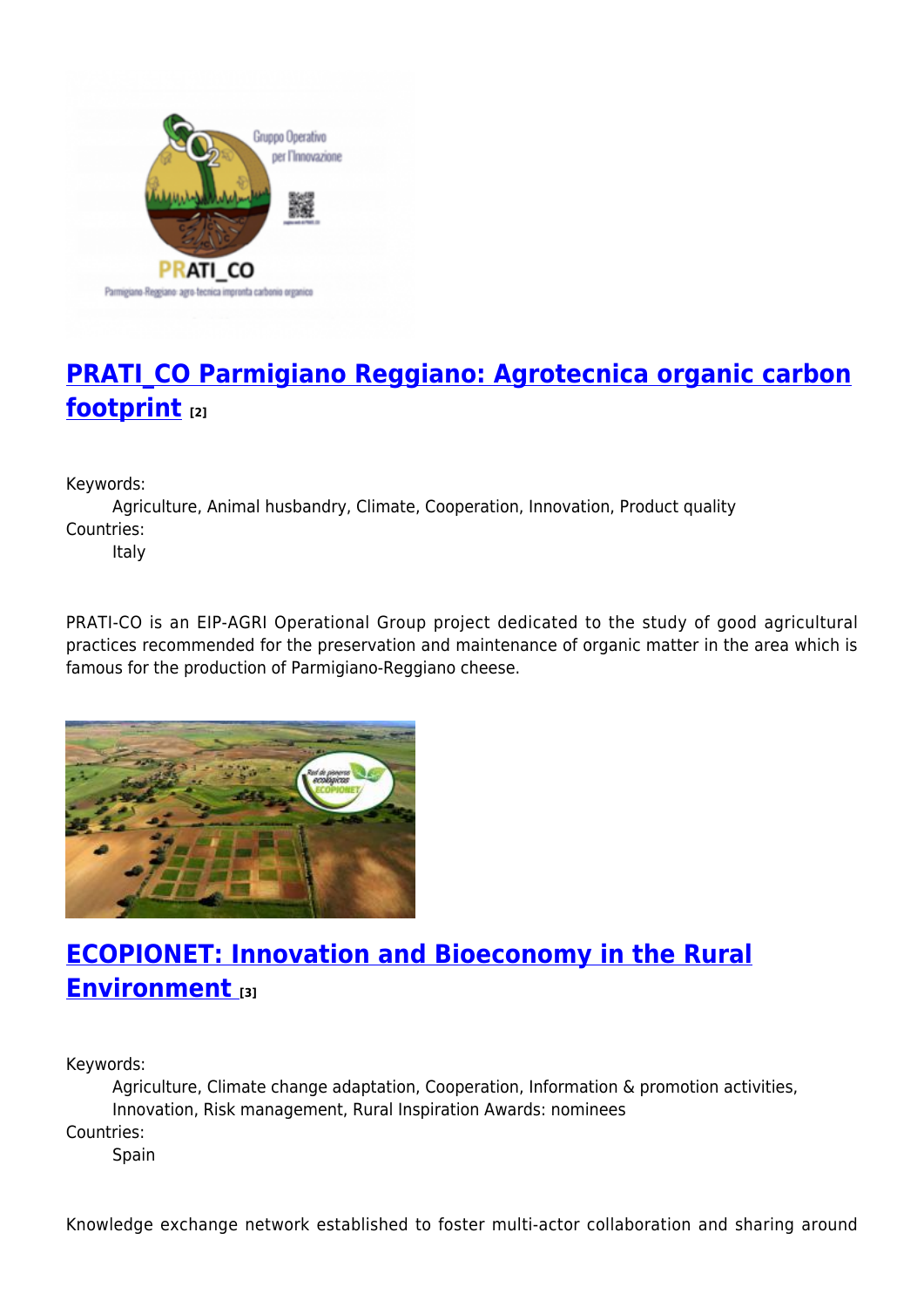organic agriculture.



## **[Setting up a hail protection system on a cherry orchard](https://enrd.ec.europa.eu/projects-practice/setting-hail-protection-system-cherry-orchard_en) [4]**

Keywords:

Agriculture, Climate change adaptation, Producer groups, Product quality, Risk management Countries:

Italy

Setting up an anti-hail system over a newly planted orchard of cherry trees, in order to mitigate the impact of climate change over agricultural production.